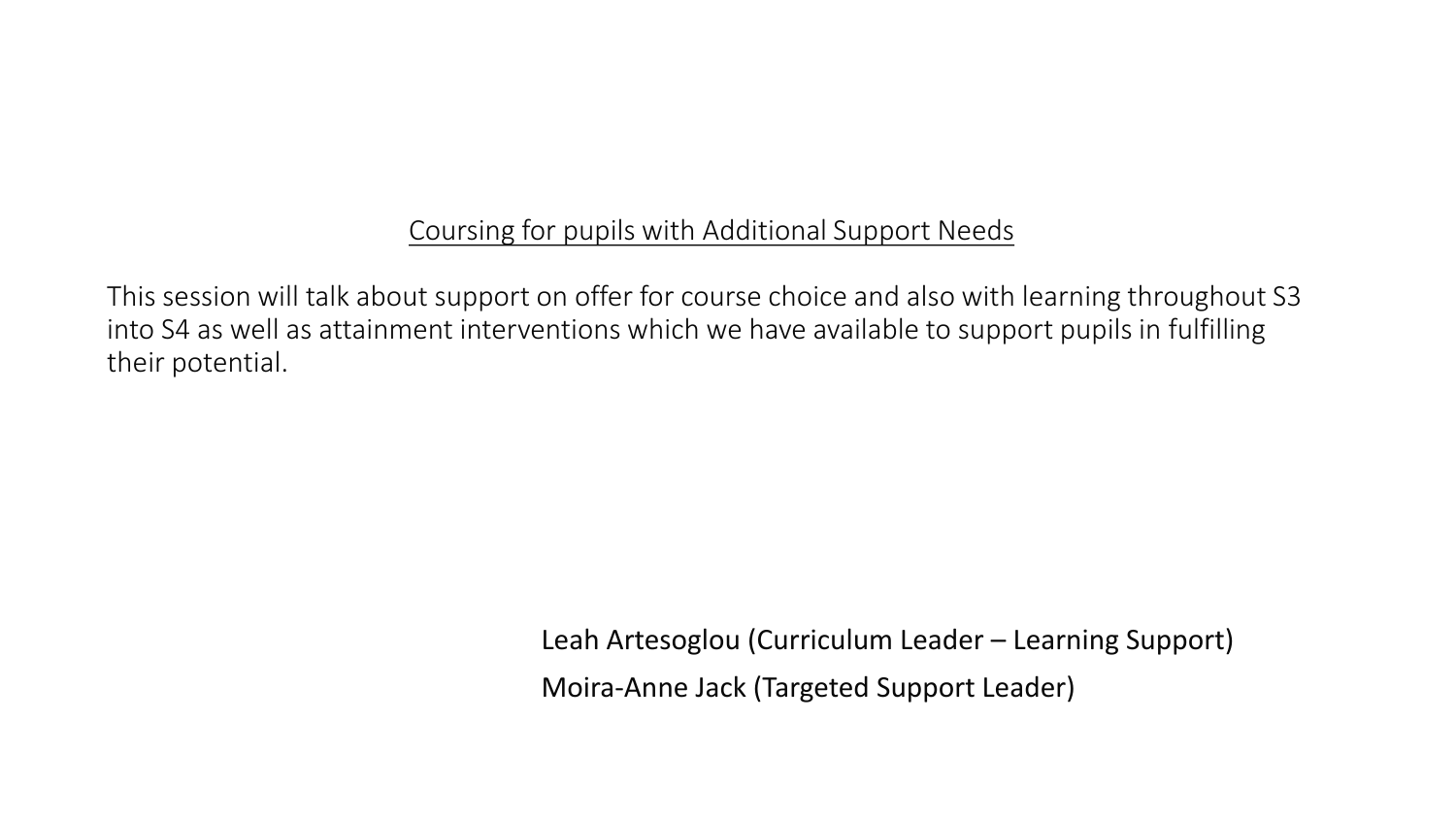**How does your child like to learn?**

**Where can certain subjects take them?**

**What subjects does your child enjoy?**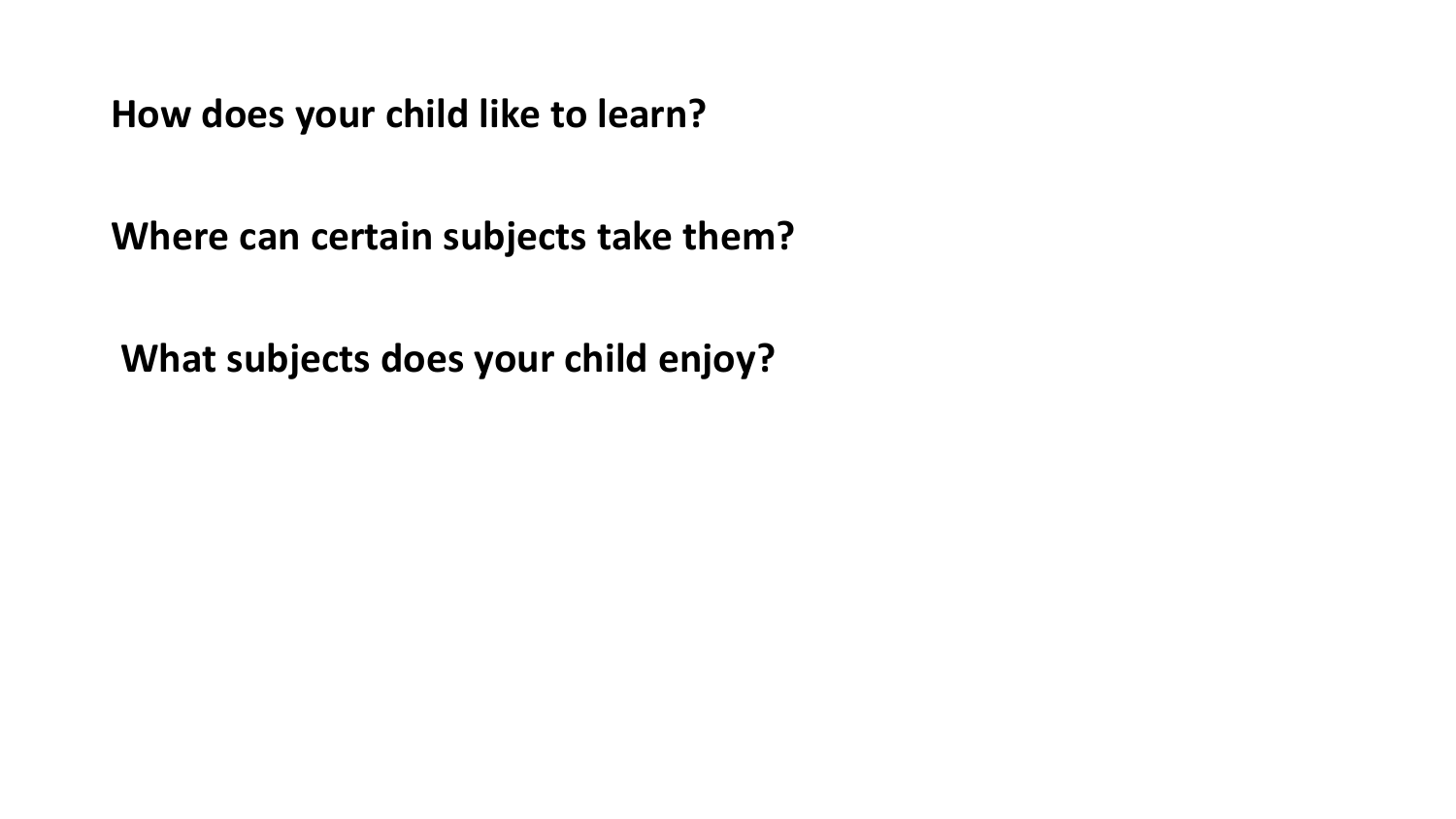Use of tools designed to help

My world of work <https://www.myworldofwork.co.uk/>

Barclay's life skills [https://barclayslifeskills.com/families/home-learning/spin-the](https://barclayslifeskills.com/families/home-learning/spin-the-wheel-of-strengths/)wheel-of-strengths/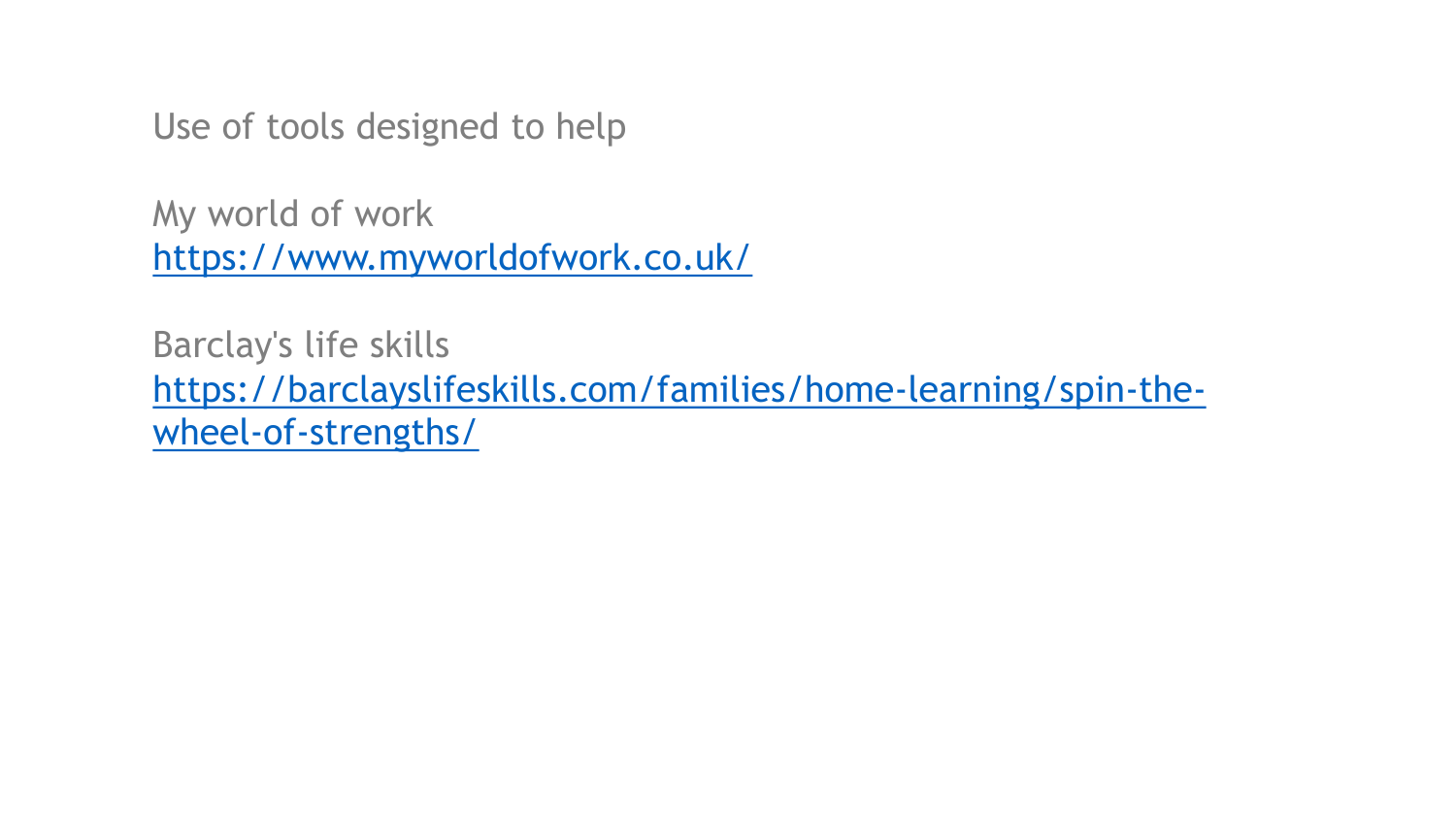Support for Students with ASN throughout S3

- Transition of information.
- All students with ASN are supported within the class by the class teacher.
- A small number of pupils who are part of the Secondary Resource Provision are extracted from Modern Languages and 3 have periods per week in base.
- SFL interventions:

Reading groups numeracy support groups dyslexia support groups Health and Wellbeing programmes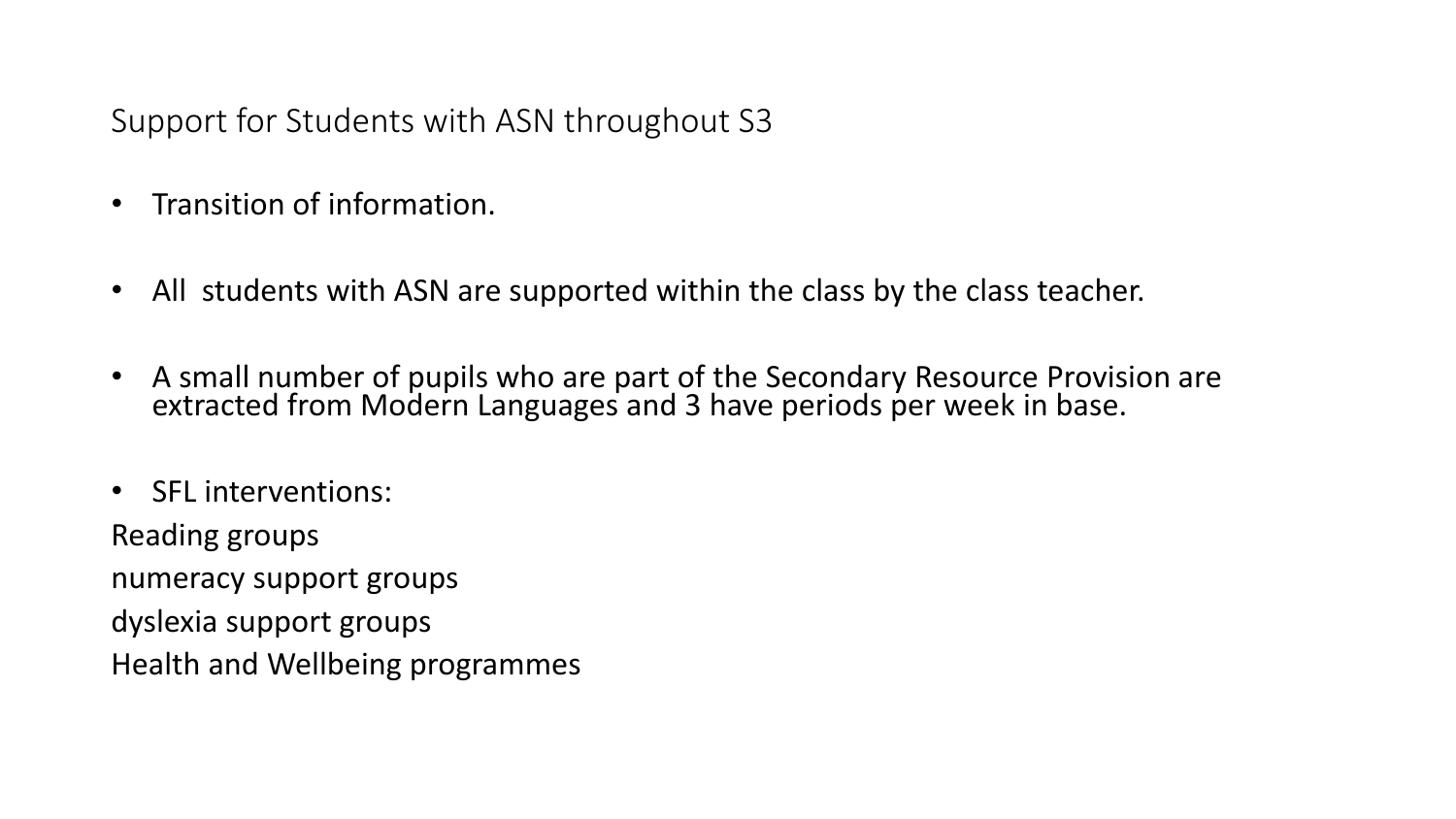## Targeted Support

S3 sets the foundation for S4 - this might involve covering course content for N4/5s in S3 or banking N3 qualifications in S3

By the end of S3 we want all our students to be in a strong position to achieve the best they can be in S4

Some students will need extra support to achieve their National 4 and 5 qualifications in S4





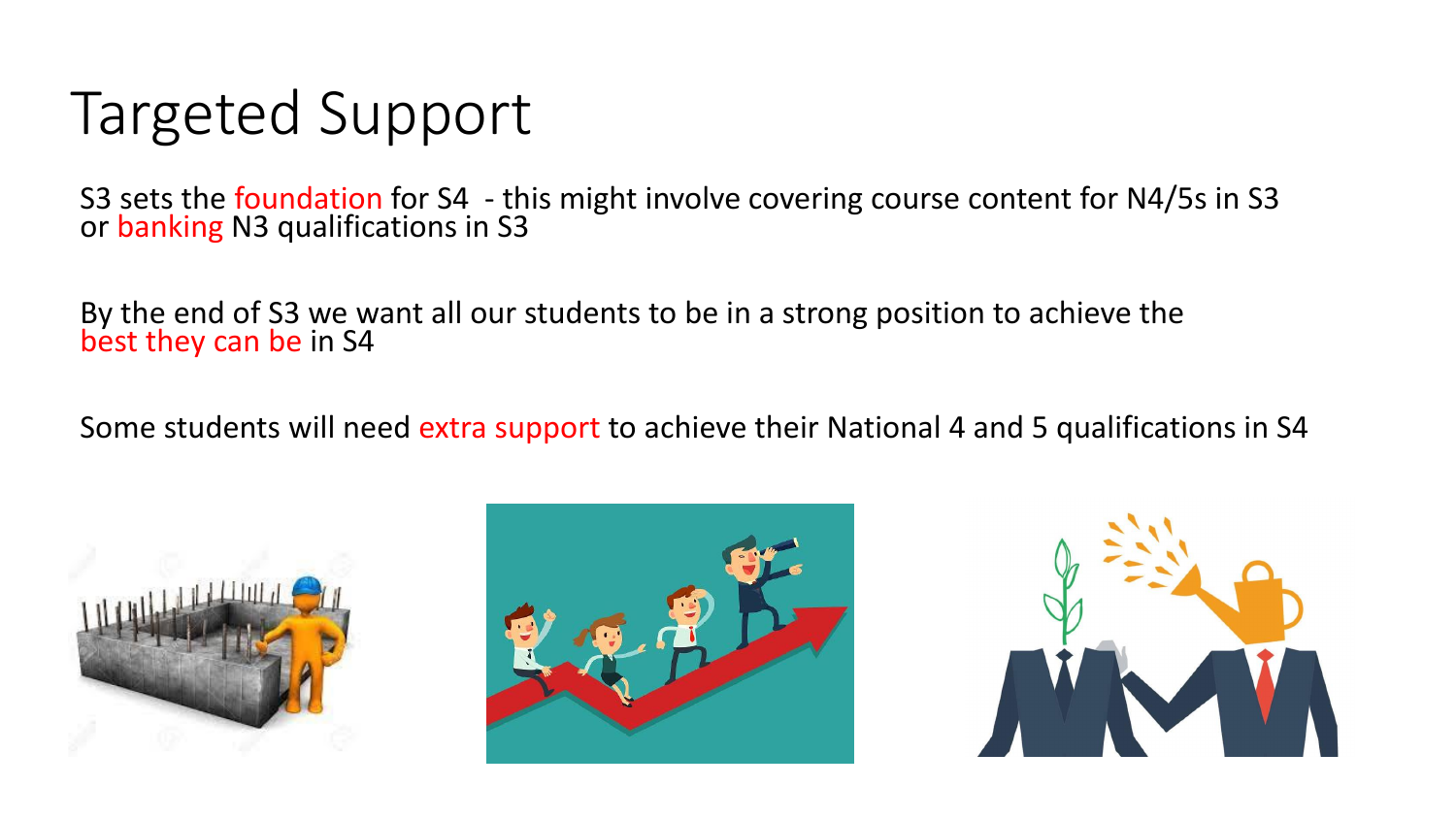## The Learning Centre (TLC)

Targeted Support might involve scheduled time in The Learning Centre, usually towards the end of S3 to focus on the subjects that a young person will be carrying on to S4.

Qualifications can be banked or revision of the key concepts can be undertaken

TLC – focus on attainment support, targeted to needs of the individual



**Vision**

Our Vision is to provide a welcoming space where needs are met and all are supported to engage and to be the best they can be.

The Learning Centre has a focus on helping students to gain qualifications in order to improve their outcomes.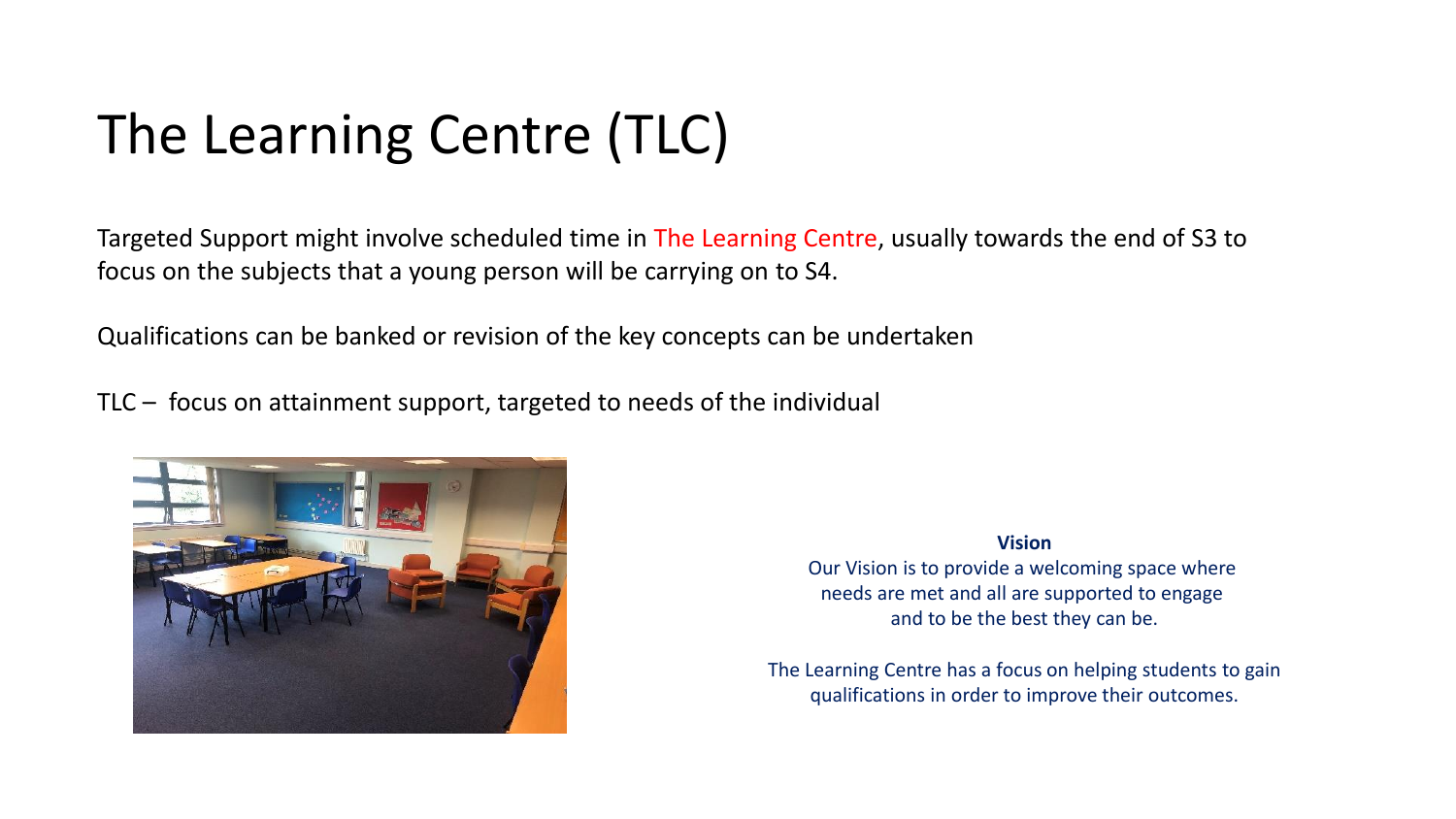Assessment Arrangements

- Students with an identified need are entitled to assessment arrangements in class tests/ assessments.
- Students undertake tests with and without AA throughout the year.
- Teachers collect evidence whether AAs make a difference to the students' grade.
- Eg reader, ICT, Separate accommodation, adapted papers , scribe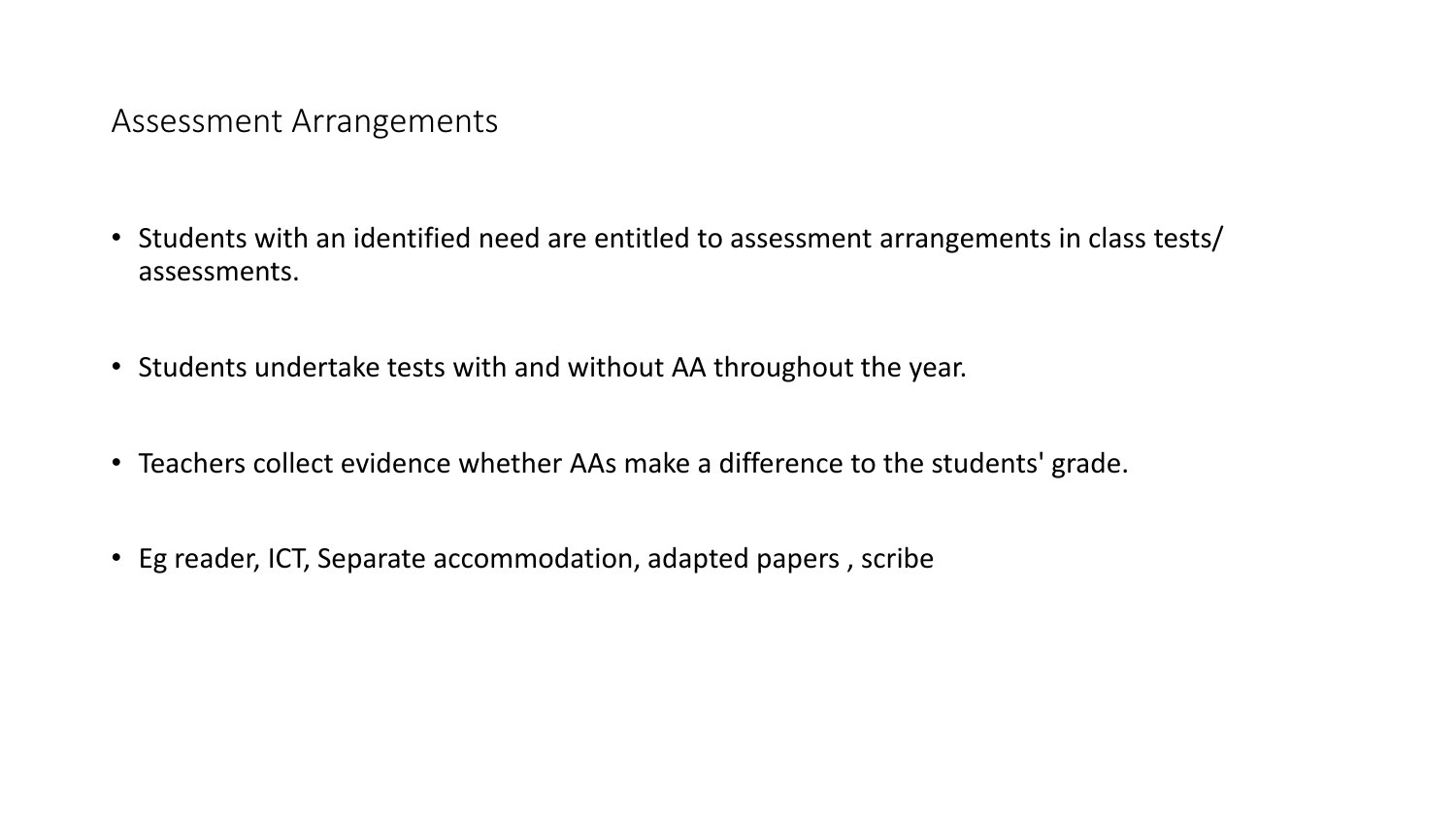Keep course choice manageable: no pressure to make all decisions at once. Take time to read through every course, discuss with your child.

Individual conversations with parents of students with ASN and their PSL.

YPPMs around course choice if necessary.

Pupil Support Teacher meets with the students 1:1 and submits their choices on TOOLS.

Students with Additional Support Needs can be shown their new timetable in advance of the change date of 6th June (change can cause anxiety).